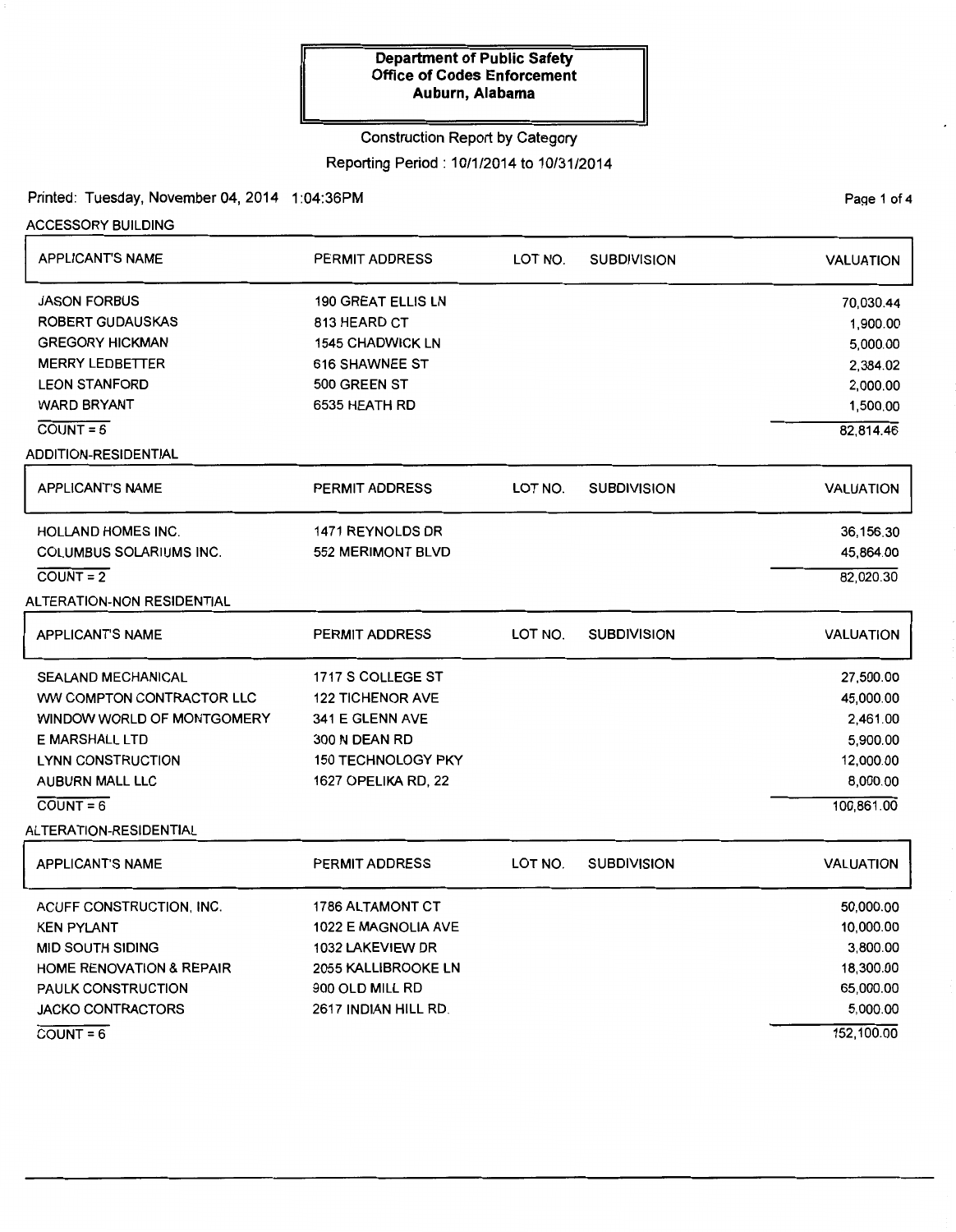### Construction Report by Category

### Reporting Period: 10/1/2014 to 10/31/2014

### Printed: Tuesday, November 04, 2014 1:04:36PM

AMUSEMENT/SOCIAURECREATIONAL

| <b>APPLICANT'S NAME</b>                                                                                        | <b>PERMIT ADDRESS</b>                                    | LOT NO. | <b>SUBDIVISION</b> | <b>VALUATION</b>                    |
|----------------------------------------------------------------------------------------------------------------|----------------------------------------------------------|---------|--------------------|-------------------------------------|
| M D THOMAS CONST. INC.<br><b>ECOLOGICAL POOL SYSTEMS</b><br><b>HERRING POOLS &amp; SUPPLIES</b><br>$COUNT = 3$ | 2569 WESTBURY CT<br>2655 BANBURY CT<br>7410 STONEWALL RD |         |                    | 32,360.00<br>27,168.00<br>25,000.00 |
| ROOFING- NON RESIDENTIAL                                                                                       |                                                          |         |                    | 84,528.00                           |
| <b>APPLICANT'S NAME</b>                                                                                        | <b>PERMIT ADDRESS</b>                                    | LOT NO. | <b>SUBDIVISION</b> | <b>VALUATION</b>                    |
| <b>SUPERIOR ROOFING</b>                                                                                        | <b>446 S GAY ST</b>                                      |         |                    | 6,035.00                            |
| $\overline{COUNT} = 1$                                                                                         |                                                          |         |                    | 6,035.00                            |
| ROOFING-RESIDENTIAL                                                                                            |                                                          |         |                    |                                     |
| <b>APPLICANT'S NAME</b>                                                                                        | <b>PERMIT ADDRESS</b>                                    | LOT NO. | <b>SUBDIVISION</b> | <b>VALUATION</b>                    |
| <b>SUPERIOR ROOFING</b>                                                                                        | 726 BURKE PL                                             |         |                    | 12,880.00                           |
| <b>SUPERIOR ROOFING</b>                                                                                        | 1019 SANDERS ST                                          |         |                    | 4,700.00                            |
| <b>SUPERIOR ROOFING</b>                                                                                        | 536 DUMAS DR                                             |         |                    | 4,125.00                            |
| <b>SUPERIOR ROOFING</b>                                                                                        | <b>1878 S ASHE CT</b>                                    |         |                    | 17,383.00                           |
| <b>HOLLAND HOMES INC.</b>                                                                                      | 1108 OVERWOOD PL                                         |         |                    | 7,459.00                            |
| <b>SUPERIOR ROOFING</b>                                                                                        | 643 BURKE PL                                             |         |                    | 11,595.00                           |
| <b>SUPERIOR ROOFING</b>                                                                                        | 333 CORKTREE                                             |         |                    | 9,500.00                            |
| <b>SUPERIOR ROOFING</b>                                                                                        | 520 E SAMFORD AVE                                        |         |                    | 5,050.00                            |
| <b>MID SOUTH SIDING</b>                                                                                        | 635 WOODY DR                                             |         |                    | 6,500.00                            |
| <b>SUPERIOR ROOFING</b>                                                                                        | 415 N DONAHUE DR                                         |         |                    | 11,100.00                           |
| <b>COOL HAND CONSTRUCTION</b>                                                                                  | 635 LUVERNE AVE                                          |         |                    | 1,500.00                            |
| $COVNT = 11$                                                                                                   |                                                          |         |                    | 91,792.00                           |

PaQe 2 of 4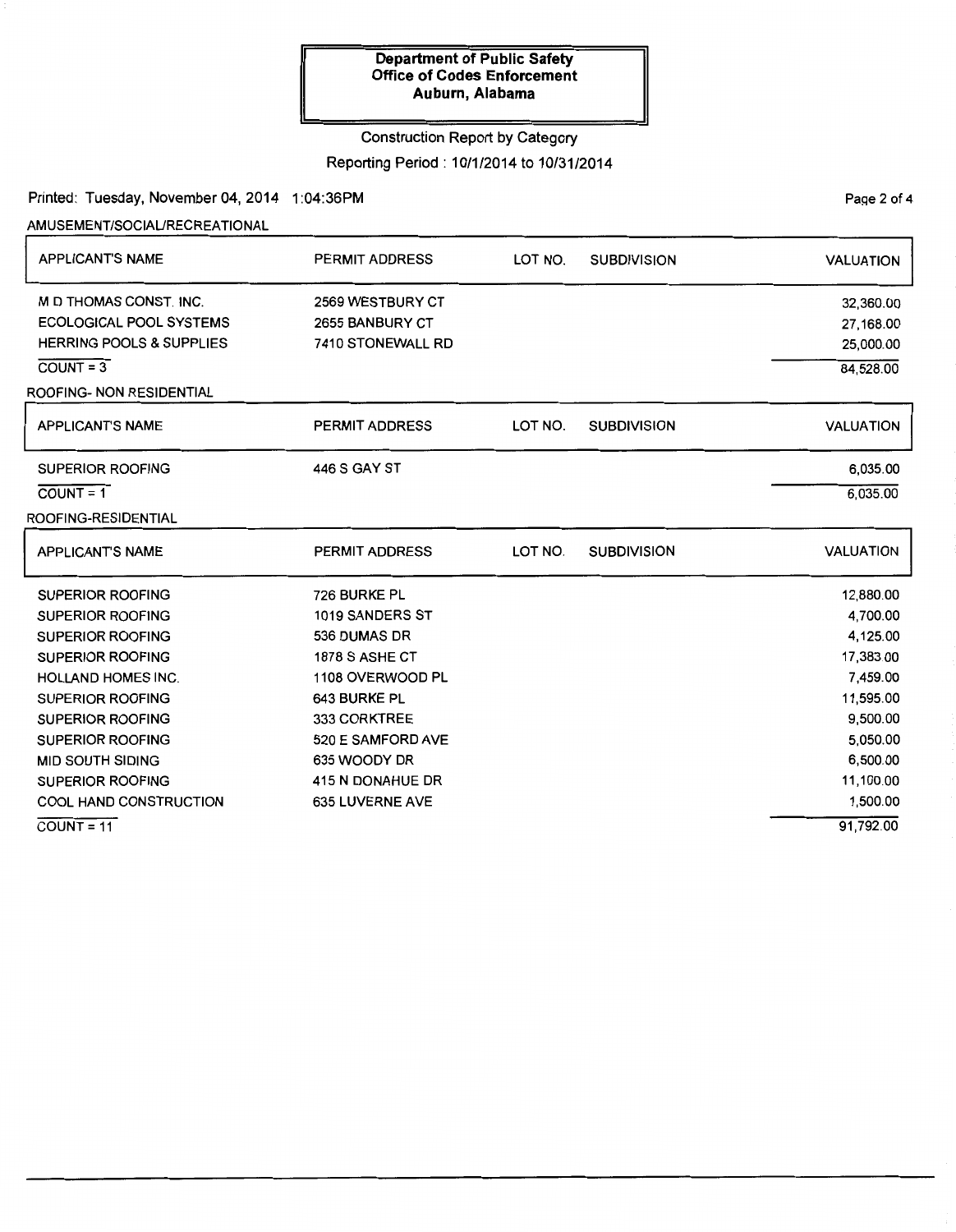# Construction Report by Category

Reporting Period: 10/1/2014 to 10/31/2014

## Printed: Tuesday, November 04, 2014 1:04:36PM example 20 of 4

### SINGLE FAMILY HOUSE-DETACHED

| <b>APPLICANT'S NAME</b>               | <b>PERMIT ADDRESS</b>               | LOT NO.                   | <b>SUBDIVISION</b>           | <b>VALUATION</b> |
|---------------------------------------|-------------------------------------|---------------------------|------------------------------|------------------|
| <b>DEAN SPRATLIN CONSTRUCTION INC</b> | 7132 SOCIETY HILL RD                | A2                        | <b>TRUSSELL</b>              | 647,807.20       |
| <b>LANDMARK PROPERTIES</b>            | 1334 FALLS CREST DR                 | 121                       | YARBROUGH FARMS PH II        | 382,965.94       |
| <b>HOLLAND HOMES INC.</b>             | <b>1708 MUIR DR</b>                 | 51                        | <b>STONE CREEK</b>           | 247,062.87       |
| <b>HOLLAND HOMES INC.</b>             | <b>1715 MUIR DR</b>                 | 44                        | <b>STONE CREEK</b>           | 267,877.21       |
| TIM YATES CONSTRUCTION                | 1064 BRIAR CLIFF LN                 | 2                         | <b>GROVE HILL</b>            | 258,970.00       |
| TIM YATES CONSTRUCTION                | 1068 BRIAR CLIFF LN                 | 3                         | <b>GROVE HILL</b>            | 273,375.25       |
| <b>RIDGE CREST PROPERTIES LLC</b>     | <b>658 ANDERS CT</b>                | 9                         | <b>SAUGAHATCHEE PINES</b>    | 203,696.02       |
| ADAMSON CONSTRUCTION CORP LLC         | 4118 CREEKWATER XING                | 65                        | <b>PARKERSON MILL</b>        | 288,615.72       |
| DILWORTH DEVELOPMENT                  | 1671 YARBROUGH FARMS<br><b>BLVD</b> | 30                        | YARBROUGH FARMS PAHSE 3      | 226,074.54       |
| <b>GEORDAN COMMUNITIES</b>            | <b>153 VINCI WAY</b>                | 3c                        | <b>TIVOLI</b>                | 348,175.62       |
| <b>MICHAEL SCHUMACHER</b>             | 2717 CARRINGTON CT                  | 81                        | <b>WHITE OAKS</b>            | 420,416.20       |
| <b>MICHAEL SCHUMACHER</b>             | 220 PAYNE ST                        | 23                        | EUEL A SCREWS                | 450,000.00       |
| KOREY WEBB CONSTRUCTION               | 1694 ALEX AVE                       | 79                        | <b>EAST LAKE SUBDIVISION</b> | 446,166.72       |
| <b>GEORDAN COMMUNITIES</b>            | <b>163 CASTELLO CIR</b>             | 9b                        | <b>TIVOLI</b>                | 267,961.54       |
| DILWORTH DEVELOPMENT                  | 1606 ALEX AVE                       | 1d                        | <b>EAST LAKE SUBDIVISION</b> | 516,015.54       |
| <b>STONE MARTIN BUILDERS</b>          | 2598 WESTON ST                      | 88                        | <b>COTSWOLDS</b>             | 302,292.47       |
| <b>STONE MARTIN BUILDERS</b>          | 655 DEER RUN RD                     | 184                       | <b>LUNDY CHASE</b>           | 230, 153. 12     |
| HAYLEY-FREEMAN CONST CO               | 2727 SOPHIA WAY                     | 41                        | <b>TUSCANY HILLS</b>         | 215,000.00       |
| LIFESTYLES CONSTRUCTION               | 1589 OLIVIA WAY                     | 60                        | <b>GROVE HILL</b>            | 338.317.60       |
| <b>TRIVISION</b>                      | 1503 ALEX AVE                       | 145                       | <b>EAST LAKE SUBDIVISION</b> | 323,890.04       |
| <b>EASTBROOK HOMES</b>                | 2112 COVEY DRIVE                    | 325<br><b>PRESERVE</b>    |                              | 249,318.26       |
| <b>JAY TOLAND</b>                     | 2564 DANBURY DR                     | 134                       | <b>WHITE OAKS</b>            | 539,412.35       |
| <b>EDGAR HUGHSTON BUILDER INC.</b>    | 1866 MOYLE LN                       | 117                       | <b>MORGAN WOODS</b>          | 288,518.33       |
| <b>EDGAR HUGHSTON BUILDER INC.</b>    | 1864 MOYLE LN                       | 118                       | <b>MORGAN WOODS</b>          | 258,598.31       |
| DILWORTH DEVELOPMENT                  | 1688 WOODLEY CIR                    | 5                         | <b>MILLWOOD</b>              | 264,803.50       |
| EDGAR HUGHSTON BUILDER INC.           | 2240 MORGAN DR                      | <b>MORGAN WOODS</b><br>94 |                              | 340,265.48       |
| EDGAR HUGHSTON BUILDER INC.           | 2234 MORGAN DR                      | 95                        | <b>MORGAN WOODS</b>          | 366,605.85       |
| $COUNT = 27$                          |                                     |                           |                              | 8,962,355.68     |
| STRUCTURE OTHER THAN BUILDING         |                                     |                           |                              |                  |
| <b>APPLICANT'S NAME</b>               | PERMIT ADDRESS                      | LOT NO.                   | <b>SUBDIVISION</b>           | <b>VALUATION</b> |
| 4 SEASONS IRRIGATION & LANDSCA        | 2260 E UNIVERSITY DR                |                           |                              | 23,000.00        |
| <b>B &amp; D CONSTRUCTION</b>         | 540 GREENTREE TER                   |                           |                              | 438.00           |
| <b>CHRIS WALLACE</b>                  | 5324 GOLDEN SEDGE PLACE             |                           |                              | 122.25           |
| $COUNT = 3$                           |                                     |                           |                              | 23,560.25        |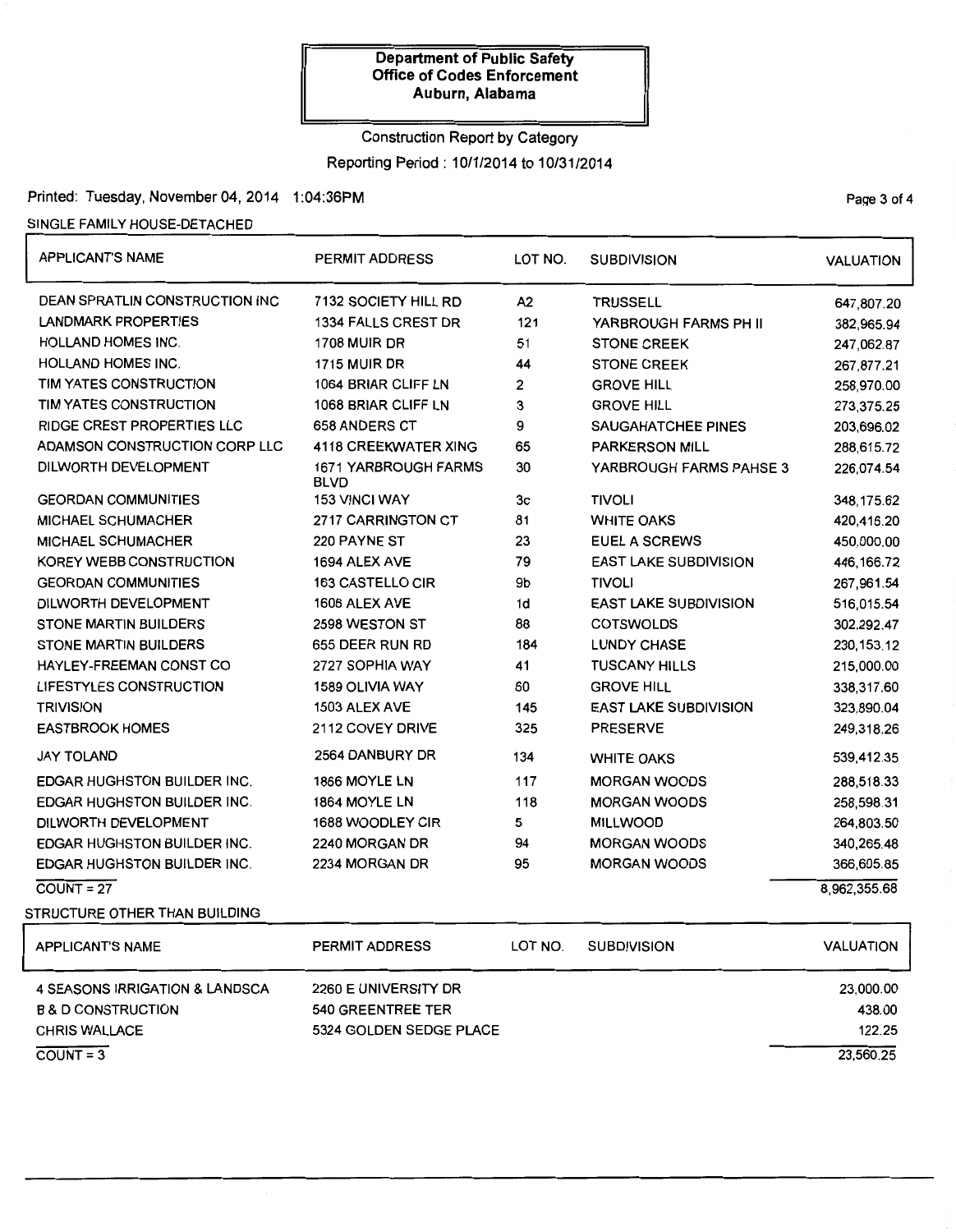Construction Report by Category Reporting Period : 10/1/2014 to 10/31/2014

Printed: Tuesday, November 04, 2014 1:04:36PM

TOTAL COUNT= 65

TOTAL VALUATION= 9,586,066.69

Page 4 of 4

Release Murle